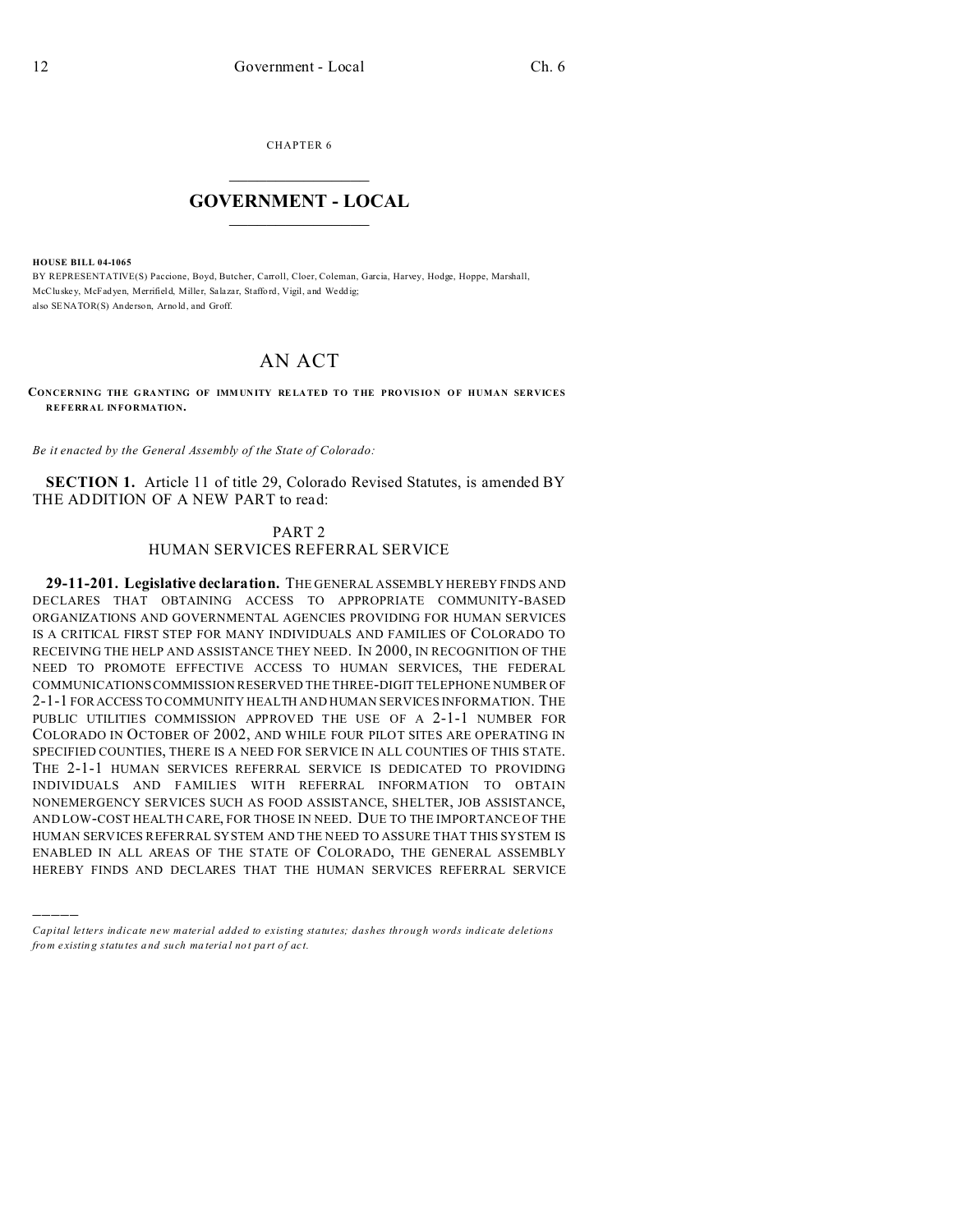PROVIDERS SHOULD RECEIVE PROTECTION OF IMMUNITY THAT IS SIMILAR TO THE PROTECTION AFFORDED TO THE 9-1-1 EMERGENCY SERVICE.

**29-11-202. Definitions.** FOR PURPOSES OF THIS PART 2, UNLESS THE CONTEXT OTHERWISE REQUIRES:

(1) "COLORADO 2-1-1 COLLABORATIVE" MEANS THE GROUP AUTHORIZED BY THE PUBLIC UTILITIES COMMISSION TO ESTABLISH THE PROVISION OF HUMAN SERVICES REFERRAL SERVICES IN THE STATE OF COLORADO.

(2) "HUMAN SERVICES REFERRAL SERVICE PROVIDER" MEANS A SERVICE THAT IS AUTHORIZED BY THE COLORADO 2-1-1 COLLABORATIVE TO PROVIDE HEALTH AND HUMAN SERVICES REFERRAL INFORMATION.

**29-11-203. Human services referral service - immunity.** (1) NO COLORADO 2-1-1 COLLABORATIVE, HUMAN SERVICES REFERRAL SERVICE PROVIDER, OR EMPLOYEE, AGENT, OR FINANCIAL SUPPORTER THEREOF SHALL BE LIABLE TO ANY PERSON OR ENTITY FOR ANY DAMAGES IN A CIVIL ACTION FOR INJURIES, DEATH, OR LOSS TO PERSON OR PROPERTY INCURRED AS A RESULT OF ANY ACT OR OMISSION OF THE COLORADO 2-1-1 COLLABORATIVE, HUMAN SERVICES REFERRAL SERVICE PROVIDER, OR ANY EMPLOYEE OR AGENTTHEREOFIN CONNECTION WITH DEVELOPING, ADOPTING,AUTHORIZING, IMPLEMENTING, MAINTAINING, ENHANCING, OR OPERATING A REFERRAL SERVICE UNLESS SUCH DAMAGE OR INJURY WAS INTENTIONALLY CAUSED BY OR RESULTED FROM GROSS NEGLIGENCE OF THE COLORADO 2-1-1 COLLABORATIVE,HUMAN SERVICES REFERRAL SERVICE PROVIDER, EMPLOYEE, AGENT, OR FINANCIAL SUPPORTER IN CONNECTION WITH THE PROVISION OF HUMAN SERVICES REFERRAL SERVICE.

(2) NO COLORADO 2-1-1 COLLABORATIVE, HUMAN SERVICES REFERRAL SERVICE PROVIDER OR EMPLOYEE, AGENT, OR FINANCIAL SUPPORTER THEREOF SHALL BE LIABLE TO ANY PERSON OR ENTITY FOR INFRINGEMENT OR INVASION OF THE RIGHT OF PRIVACY OF ANY PERSON CAUSED OR CLAIMED TO HAVE BEEN CAUSED, DIRECTLY OR INDIRECTLY, BY ANY ACT OR OMISSION IN CONNECTION WITH THE PROVISION OF HUMAN SERVICE REFERRAL INFORMATION TO ANY PERSON OR ENTITY UNLESS THE INFRINGEMENT OR INVASION OF THE RIGHT OF PRIVACY AROSE OUT OF THE GROSS NEGLIGENCE OR OTHER WRONGFUL AND INTENTIONAL ACT OF THE COLORADO 2-1-1 COLLABORATIVE, HUMAN SERVICESREFERRAL SERVICE PROVIDER, EMPLOYEE, AGENT, OR FINANCIAL SUPPORTER THEREOF.

**SECTION 2.** 29-11-100.5 (1) and (3), Colorado Revised Statutes, are amended to read:

**29-11-100.5. Legislative declaration - provision of emergency service to wireless and multi-line telephone service users.** (1) The general assembly hereby finds and declares that dialing 9-1-1 is the most effective and familiar way the public has of seeking emergency assistance. The amendments to this article PART 1 made in Senate Bill 97-132, enacted at the first regular session of the sixty-first general assembly, are intended to provide a funding mechanism for 9-1-1 and enhanced 9-1-1 service for wireless service users. Enhanced 9-1-1 permits rapid response in situations where callers are unable to relay their phone number or location. Public safety answering points will need to make extensive changes in, and additions to,